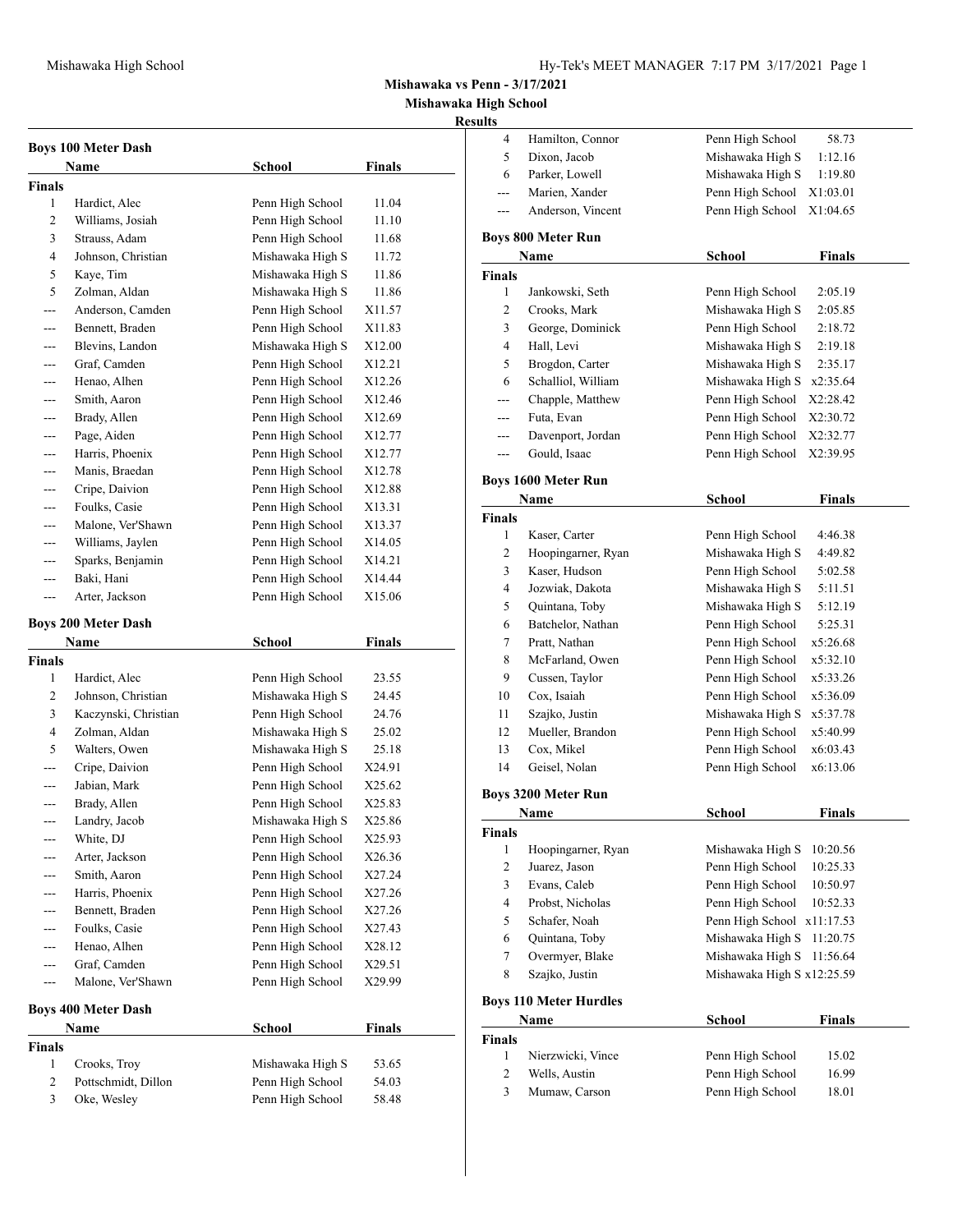**Mishawaka vs Penn - 3/17/2021**

**Mishawaka High School**

## **Resul**

|               | Finals  (Boys 110 Meter Hurdles)        |                                          |               |
|---------------|-----------------------------------------|------------------------------------------|---------------|
|               | Name                                    | School                                   | <b>Finals</b> |
| 4             | Jodway, Julius                          | Mishawaka High S                         | 18.78         |
| 5             | Anderson, Patrick                       | Penn High School                         | x19.06        |
| 6             | Marshall, Elijah                        | Mishawaka High S                         | 21.58         |
| 7             | Kuch, Kyle                              | Mishawaka High S                         | 23.74         |
| ---           | Boverhuis, Owen                         | Penn High School                         | X19.37        |
|               | <b>Boys 300 Meter Hurdles</b>           |                                          |               |
|               | <b>Name</b>                             | <b>School</b>                            | Finals        |
| <b>Finals</b> |                                         |                                          |               |
| 1             | Mumaw, Carson                           | Penn High School                         | 45.24         |
| 2             | Wells, Austin                           | Penn High School                         | 45.65         |
| 3             | Jodway, Julius                          | Mishawaka High S                         | 50.86         |
| 4             | Anderson, Patrick                       | Penn High School                         | 51.39         |
| 5             | Kuch, Kyle                              | Mishawaka High S                         | 54.76         |
| ---           | Mammolenti, Braden                      | Penn High School                         | X47.27        |
| ---           | Boverhuis, Owen                         | Penn High School                         | X48.12        |
| ---           | Nash, Keaton                            | Penn High School                         | X49.63        |
|               | <b>Boys 4x100 Meter Relay</b>           |                                          |               |
|               | Team                                    | Relay                                    | Finals        |
| Finals        |                                         |                                          |               |
| 1             | Penn High School                        | A                                        | 44.92         |
|               | 1) Hardict, Alec                        | 2) Strauss, Adam                         |               |
|               | 3) Anderson, Camden                     | 4) Williams, Josiah                      |               |
| 2             | Mishawaka High School                   | А                                        | 47.70         |
|               | 1) Woods, Trey                          | 2) Johnson, Christian                    |               |
|               | 3) Hardy, Chaz                          | 4) Marshall, Elijah                      |               |
| 3             | Mishawaka High School                   | В                                        | x49.20        |
|               | 1) Walker, Zar                          | 2) Zolman, Aldan                         |               |
|               | 3) Kaye, Tim                            | 4) Bryce, Ethan                          |               |
|               | <b>Boys 4x400 Meter Relay</b>           |                                          |               |
|               | Team                                    | Relay                                    | <b>Finals</b> |
| Finals        |                                         |                                          |               |
| 1             | Mishawaka High School                   | А                                        | 3:42.99       |
|               | 1) Crooks, Trov                         | 2) Crooks, Mark                          |               |
|               | 3) Woods, Trey                          | 4) Zolman, Aldan                         |               |
| 2             | Penn High School                        | А                                        | 3:47.46       |
|               | 1) Strauss, Adam                        | 2) Williams, Josiah                      |               |
|               | 3) Nierzwicki, Vince                    | 4) Williams, Jaylen                      |               |
| 3             | Mishawaka High School                   | В                                        | x4:01.88      |
|               | 1) Kaye, Tim                            | 2) Jozwiak, Dakota                       |               |
| 4             | 3) Marshall, Elijah<br>Penn High School | 4) Smith, Bean<br>В                      |               |
|               | 1) Ghosh, Samik                         |                                          | x4:02.42      |
|               | 3) Kaser, Hudson                        | 2) Kaser, Carter<br>4) Batchelor, Nathan |               |
| 5             | Penn High School                        | D                                        | x4:05.43      |
|               | 1) Hamilton, Connor                     | 2) Marien, Xander                        |               |
|               | 3) Oke, Wesley                          | 4) Durrell, Chirstopher                  |               |
| 6             | Mishawaka High School                   | С                                        | x4:10.60      |
|               | 1) Hall, Levi                           | 2) Walters, Owen                         |               |
|               | 3) Walker, Zar                          | 4) Landry, Jacob                         |               |
|               |                                         |                                          |               |

| Penn High School<br>С<br>X4:26.89<br>1) Cussen, Taylor<br>2) Cox, Isaiah<br>3) Mueller, Brandon<br>4) Pratt, Nathan<br>Mishawaka High School<br>X4:28.89<br>D<br>1) Overmyer, Blake<br>2) Bryce, Ethan<br>3) Hardy, Chaz<br>4) Jodway, Julius<br>Mishawaka High School<br>F<br>xNo Data<br>1) Parker, Lowell<br>2) Schalliol, William<br>3) Szajko, Justin<br>4) Waelbroeck, Jonathen<br>xNo Data<br>Mishawaka High School<br>E<br>1) Lutz, Colin<br>2) Kuch, Kyle<br>3) Dixon, Jacob<br>4) Blevins, Landon<br><b>Boys 4x800 Meter Relay</b><br><b>Relay</b><br>Team<br>Finals<br>1<br>Penn High School<br>А<br>1) Jankowski, Seth<br>2) Pottschmidt, Dillon<br>3) Ghosh, Samik<br>4) George, Dominick<br>Mishawaka High School<br>2<br>А<br>1) Crooks, Mark<br>2) Hall, Levi<br>3) Overmyer, Blake<br>4) Waelbroeck, Jonathen<br><b>Boys High Jump</b><br>Name<br>School<br><b>Finals</b><br>1<br>Nierzwicki, Vince<br>Penn High School<br>Penn High School<br>2<br>Mumaw, Carson | <b>Finals</b><br>8:56.00<br>9:25.00 |
|------------------------------------------------------------------------------------------------------------------------------------------------------------------------------------------------------------------------------------------------------------------------------------------------------------------------------------------------------------------------------------------------------------------------------------------------------------------------------------------------------------------------------------------------------------------------------------------------------------------------------------------------------------------------------------------------------------------------------------------------------------------------------------------------------------------------------------------------------------------------------------------------------------------------------------------------------------------------------------|-------------------------------------|
|                                                                                                                                                                                                                                                                                                                                                                                                                                                                                                                                                                                                                                                                                                                                                                                                                                                                                                                                                                                    |                                     |
|                                                                                                                                                                                                                                                                                                                                                                                                                                                                                                                                                                                                                                                                                                                                                                                                                                                                                                                                                                                    |                                     |
|                                                                                                                                                                                                                                                                                                                                                                                                                                                                                                                                                                                                                                                                                                                                                                                                                                                                                                                                                                                    |                                     |
|                                                                                                                                                                                                                                                                                                                                                                                                                                                                                                                                                                                                                                                                                                                                                                                                                                                                                                                                                                                    |                                     |
|                                                                                                                                                                                                                                                                                                                                                                                                                                                                                                                                                                                                                                                                                                                                                                                                                                                                                                                                                                                    |                                     |
|                                                                                                                                                                                                                                                                                                                                                                                                                                                                                                                                                                                                                                                                                                                                                                                                                                                                                                                                                                                    |                                     |
|                                                                                                                                                                                                                                                                                                                                                                                                                                                                                                                                                                                                                                                                                                                                                                                                                                                                                                                                                                                    |                                     |
|                                                                                                                                                                                                                                                                                                                                                                                                                                                                                                                                                                                                                                                                                                                                                                                                                                                                                                                                                                                    |                                     |
|                                                                                                                                                                                                                                                                                                                                                                                                                                                                                                                                                                                                                                                                                                                                                                                                                                                                                                                                                                                    |                                     |
|                                                                                                                                                                                                                                                                                                                                                                                                                                                                                                                                                                                                                                                                                                                                                                                                                                                                                                                                                                                    |                                     |
|                                                                                                                                                                                                                                                                                                                                                                                                                                                                                                                                                                                                                                                                                                                                                                                                                                                                                                                                                                                    |                                     |
|                                                                                                                                                                                                                                                                                                                                                                                                                                                                                                                                                                                                                                                                                                                                                                                                                                                                                                                                                                                    |                                     |
|                                                                                                                                                                                                                                                                                                                                                                                                                                                                                                                                                                                                                                                                                                                                                                                                                                                                                                                                                                                    |                                     |
|                                                                                                                                                                                                                                                                                                                                                                                                                                                                                                                                                                                                                                                                                                                                                                                                                                                                                                                                                                                    |                                     |
|                                                                                                                                                                                                                                                                                                                                                                                                                                                                                                                                                                                                                                                                                                                                                                                                                                                                                                                                                                                    |                                     |
|                                                                                                                                                                                                                                                                                                                                                                                                                                                                                                                                                                                                                                                                                                                                                                                                                                                                                                                                                                                    |                                     |
|                                                                                                                                                                                                                                                                                                                                                                                                                                                                                                                                                                                                                                                                                                                                                                                                                                                                                                                                                                                    |                                     |
|                                                                                                                                                                                                                                                                                                                                                                                                                                                                                                                                                                                                                                                                                                                                                                                                                                                                                                                                                                                    |                                     |
|                                                                                                                                                                                                                                                                                                                                                                                                                                                                                                                                                                                                                                                                                                                                                                                                                                                                                                                                                                                    |                                     |
|                                                                                                                                                                                                                                                                                                                                                                                                                                                                                                                                                                                                                                                                                                                                                                                                                                                                                                                                                                                    |                                     |
|                                                                                                                                                                                                                                                                                                                                                                                                                                                                                                                                                                                                                                                                                                                                                                                                                                                                                                                                                                                    |                                     |
|                                                                                                                                                                                                                                                                                                                                                                                                                                                                                                                                                                                                                                                                                                                                                                                                                                                                                                                                                                                    |                                     |
|                                                                                                                                                                                                                                                                                                                                                                                                                                                                                                                                                                                                                                                                                                                                                                                                                                                                                                                                                                                    | Finals                              |
|                                                                                                                                                                                                                                                                                                                                                                                                                                                                                                                                                                                                                                                                                                                                                                                                                                                                                                                                                                                    |                                     |
|                                                                                                                                                                                                                                                                                                                                                                                                                                                                                                                                                                                                                                                                                                                                                                                                                                                                                                                                                                                    | $6 - 00.00$                         |
|                                                                                                                                                                                                                                                                                                                                                                                                                                                                                                                                                                                                                                                                                                                                                                                                                                                                                                                                                                                    | 5-08.00                             |
| 3<br>Marshall, Elijah<br>Mishawaka High S                                                                                                                                                                                                                                                                                                                                                                                                                                                                                                                                                                                                                                                                                                                                                                                                                                                                                                                                          | 5-03.00                             |
| Dixon, Jacob<br>Mishawaka High S<br>---                                                                                                                                                                                                                                                                                                                                                                                                                                                                                                                                                                                                                                                                                                                                                                                                                                                                                                                                            | NH                                  |
| Mishawaka High S<br>Woods, Trey<br>---                                                                                                                                                                                                                                                                                                                                                                                                                                                                                                                                                                                                                                                                                                                                                                                                                                                                                                                                             | NH                                  |
| <b>Boys Pole Vault</b>                                                                                                                                                                                                                                                                                                                                                                                                                                                                                                                                                                                                                                                                                                                                                                                                                                                                                                                                                             |                                     |
| <b>School</b><br>Name                                                                                                                                                                                                                                                                                                                                                                                                                                                                                                                                                                                                                                                                                                                                                                                                                                                                                                                                                              | <b>Finals</b>                       |
| Finals                                                                                                                                                                                                                                                                                                                                                                                                                                                                                                                                                                                                                                                                                                                                                                                                                                                                                                                                                                             |                                     |
| 1<br>Speicher, Gabriel<br>Penn High School<br>11-06.00                                                                                                                                                                                                                                                                                                                                                                                                                                                                                                                                                                                                                                                                                                                                                                                                                                                                                                                             |                                     |
| 1<br>Rutten, Joey<br>Penn High School<br>11-06.00                                                                                                                                                                                                                                                                                                                                                                                                                                                                                                                                                                                                                                                                                                                                                                                                                                                                                                                                  |                                     |
| Crooks, Troy<br>Mishawaka High S<br>3<br>11-00.00                                                                                                                                                                                                                                                                                                                                                                                                                                                                                                                                                                                                                                                                                                                                                                                                                                                                                                                                  |                                     |
| O'Donnell, Declan<br>Penn High School<br>4                                                                                                                                                                                                                                                                                                                                                                                                                                                                                                                                                                                                                                                                                                                                                                                                                                                                                                                                         | 9-00.00                             |
| 5<br>Pletcher, Jonathan<br>Penn High School<br>x8-06.00                                                                                                                                                                                                                                                                                                                                                                                                                                                                                                                                                                                                                                                                                                                                                                                                                                                                                                                            |                                     |
| Mishawaka High S<br>Parker, Lowell<br>---                                                                                                                                                                                                                                                                                                                                                                                                                                                                                                                                                                                                                                                                                                                                                                                                                                                                                                                                          | NH                                  |
| Jodway, Julius<br>Mishawaka High S<br>---                                                                                                                                                                                                                                                                                                                                                                                                                                                                                                                                                                                                                                                                                                                                                                                                                                                                                                                                          | ΝH                                  |
| Walters, Owen<br>Mishawaka High S<br>---                                                                                                                                                                                                                                                                                                                                                                                                                                                                                                                                                                                                                                                                                                                                                                                                                                                                                                                                           | NH                                  |
| Keller, Caden<br>Penn High School<br>$\overline{\phantom{a}}$                                                                                                                                                                                                                                                                                                                                                                                                                                                                                                                                                                                                                                                                                                                                                                                                                                                                                                                      | NΗ                                  |
|                                                                                                                                                                                                                                                                                                                                                                                                                                                                                                                                                                                                                                                                                                                                                                                                                                                                                                                                                                                    | NH                                  |
| Schmucker, Jacob<br>Penn High School<br>---                                                                                                                                                                                                                                                                                                                                                                                                                                                                                                                                                                                                                                                                                                                                                                                                                                                                                                                                        |                                     |
| Sears, Landon<br>Penn High School<br>---                                                                                                                                                                                                                                                                                                                                                                                                                                                                                                                                                                                                                                                                                                                                                                                                                                                                                                                                           | NΗ                                  |
|                                                                                                                                                                                                                                                                                                                                                                                                                                                                                                                                                                                                                                                                                                                                                                                                                                                                                                                                                                                    |                                     |
| <b>Boys Long Jump</b>                                                                                                                                                                                                                                                                                                                                                                                                                                                                                                                                                                                                                                                                                                                                                                                                                                                                                                                                                              |                                     |
| Name<br>School                                                                                                                                                                                                                                                                                                                                                                                                                                                                                                                                                                                                                                                                                                                                                                                                                                                                                                                                                                     | <b>Finals</b>                       |
| <b>Finals</b><br>1                                                                                                                                                                                                                                                                                                                                                                                                                                                                                                                                                                                                                                                                                                                                                                                                                                                                                                                                                                 |                                     |
| Williams, Josiah<br>Penn High School<br>21-07.25                                                                                                                                                                                                                                                                                                                                                                                                                                                                                                                                                                                                                                                                                                                                                                                                                                                                                                                                   |                                     |
| $\overline{\mathbf{c}}$<br>Mishawaka High S<br>Hardy, Chaz<br>19-08.00                                                                                                                                                                                                                                                                                                                                                                                                                                                                                                                                                                                                                                                                                                                                                                                                                                                                                                             |                                     |
| Jabian, Mark<br>3<br>Penn High School<br>19-02.50<br>$\overline{\mathbf{4}}$                                                                                                                                                                                                                                                                                                                                                                                                                                                                                                                                                                                                                                                                                                                                                                                                                                                                                                       |                                     |
| Sappenfield, Bray<br>Penn High School<br>17-09.00<br>5<br>Dixon, Jacob                                                                                                                                                                                                                                                                                                                                                                                                                                                                                                                                                                                                                                                                                                                                                                                                                                                                                                             |                                     |
| Mishawaka High S<br>17-03.00<br>6<br>Smith, Aaron<br>Penn High School x17-02.00                                                                                                                                                                                                                                                                                                                                                                                                                                                                                                                                                                                                                                                                                                                                                                                                                                                                                                    |                                     |